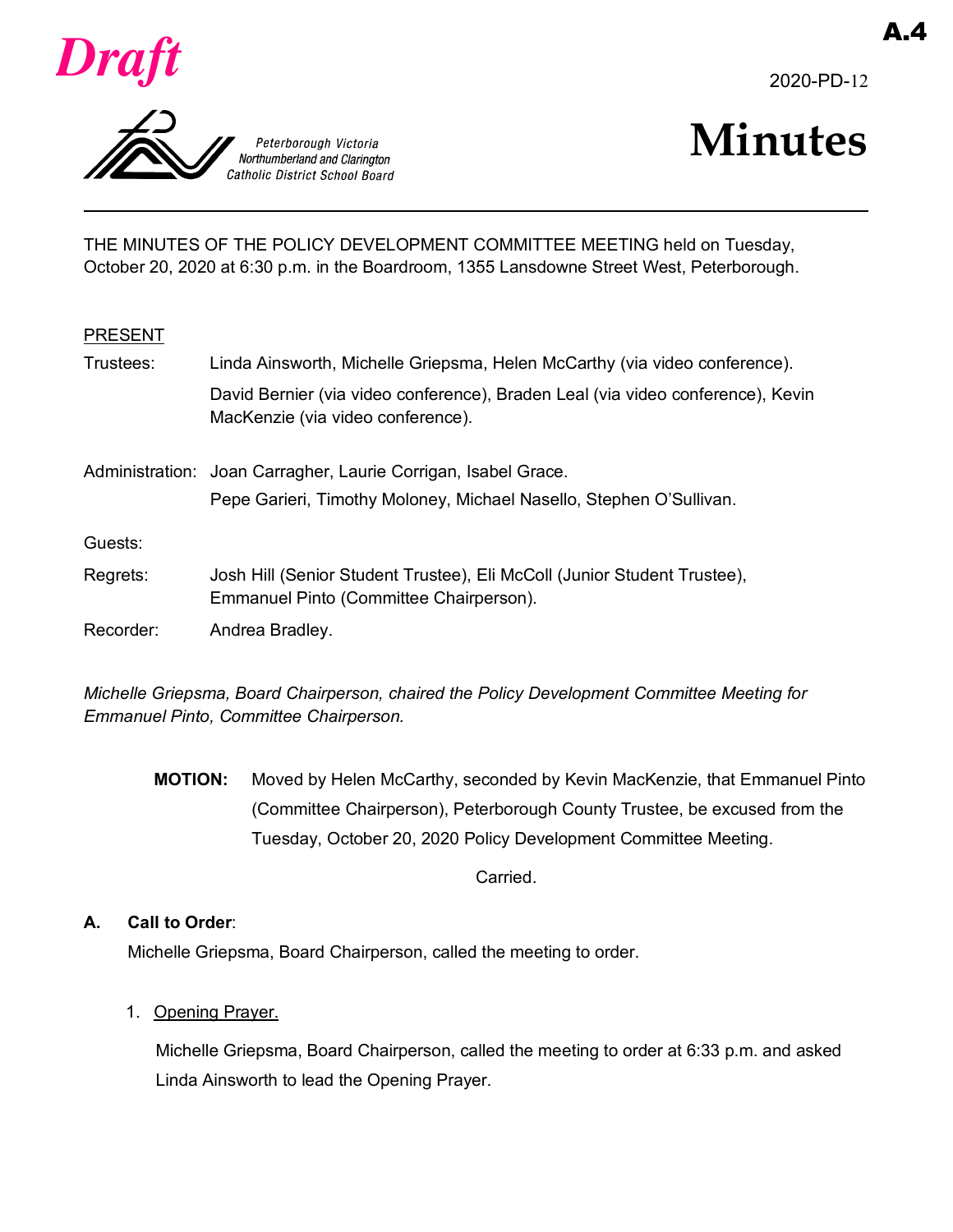

- 2. Michelle Griepsma, Board Chairperson, acknowledged that the Policy Development Committee Meeting was taking place on the traditional territory of the Mississauga Anishinaabe.
- 3. Approval of the Agenda.

**MOTION:** Moved by Linda Ainsworth, seconded by Braden Leal, that the Policy Development Committee Agenda be accepted. Carried

## 4. Declarations of Conflicts of Interest.

There were no conflicts of interest.

- 5. Approval of the Draft Minutes of the Policy Development Committee Meeting held on May 13, 2020.
	- **MOTION:** Moved by Linda Ainsworth, seconded by David Bernier, that the Minutes of the Policy Development Committee Meeting held on May 13, 2020, be approved. **Carried**
- 6. Business Arising from the Minutes.

There was no business arising from the Minutes.

## **B. Recommended Actions/Presentations:**

1. R.A.: Draft Administrative Procedure – New #910, Old #801

## *Suspension, Expulsion, and Appeal*

Tim Moloney, Superintendent of Learning / Student Success, presented new draft Administrative Procedure – *#910 – Suspension, Expulsion, and Appeal* to the Policy Development Committee and answered questions and concerns from Trustees. The director was asked to follow up with legal counsel on the practice of bringing the expulsion committee recommendations to the Board for approval.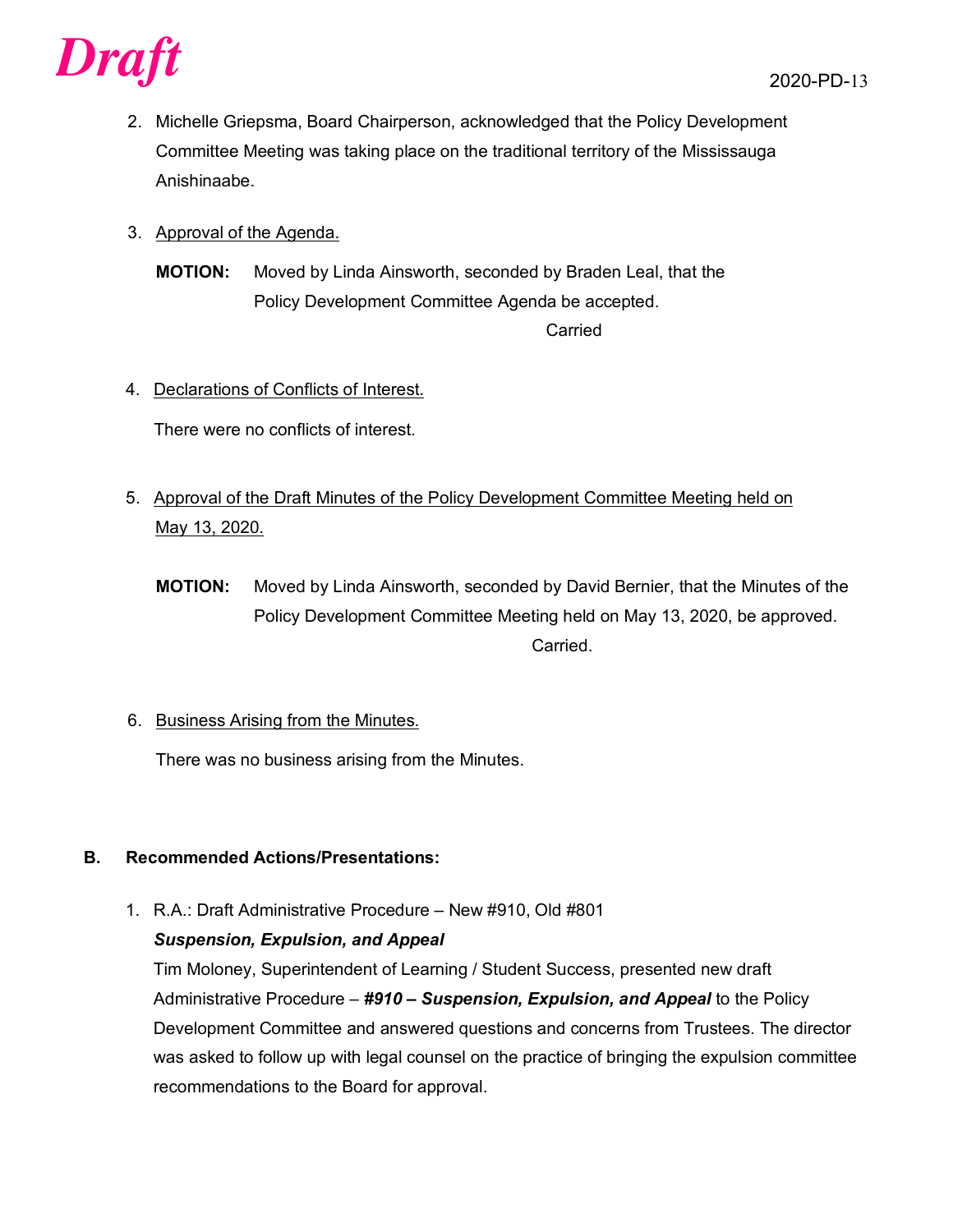

- **MOTION:** Moved by Linda Ainsworth, seconded by Braden Leal that the Policy Development Committee recommend to the Board that Policy and Administrative Procedure – *#801 – Safe Schools – Suspension, Expulsion, and Appeal*, be deleted and the revised, newly formatted, Administrative Procedure – *#910 – Suspension, Expulsion, and Appeal*, be received and posted as amended under Directional Policy – *#900 – Safe and Accepting Schools*. Carried
- 2. Draft Administrative Procedure New #1004, Old #602

# *Catholic Parent Engagement Committee*

Michael Nasello, Director of Education, presented new draft Administrative Procedure – *#1004 – Catholic Parent Engagement Committee* to the Policy Development Committee and answered questions. Michael will be making some minor changes to the new draft Administrative Procedure prior to taking it to the next CPEC meeting for input. The new draft Administrative Procedure will return to the Policy Development Committee on November 17, 2020.

- 3. R.A.: Revision to the Framework for Policy Development Michael Nasello, Director of Education, reviewed the Framework for Policy Development with the Policy Development Committee highlighting the revision that has been made.
	- **MOTION:** Moved by David Bernier, seconded by Linda Ainsworth that the Policy Development Committee recommend to the Board that the "*Framework for*  **Policy Development**" document be approved with the revision to include *'Healthy Schools and Workplaces'* as a Directional Policy.

Carried

## **C. Information Items:**

1. Administrative Procedure – New #817 (previously posted)

## *Students Wearing Masks*

Michael Nasello, Director of Education, presented new Administrative Procedure – *#817 – Students Wearing Masks* to the Policy Development Committee and answered questions.